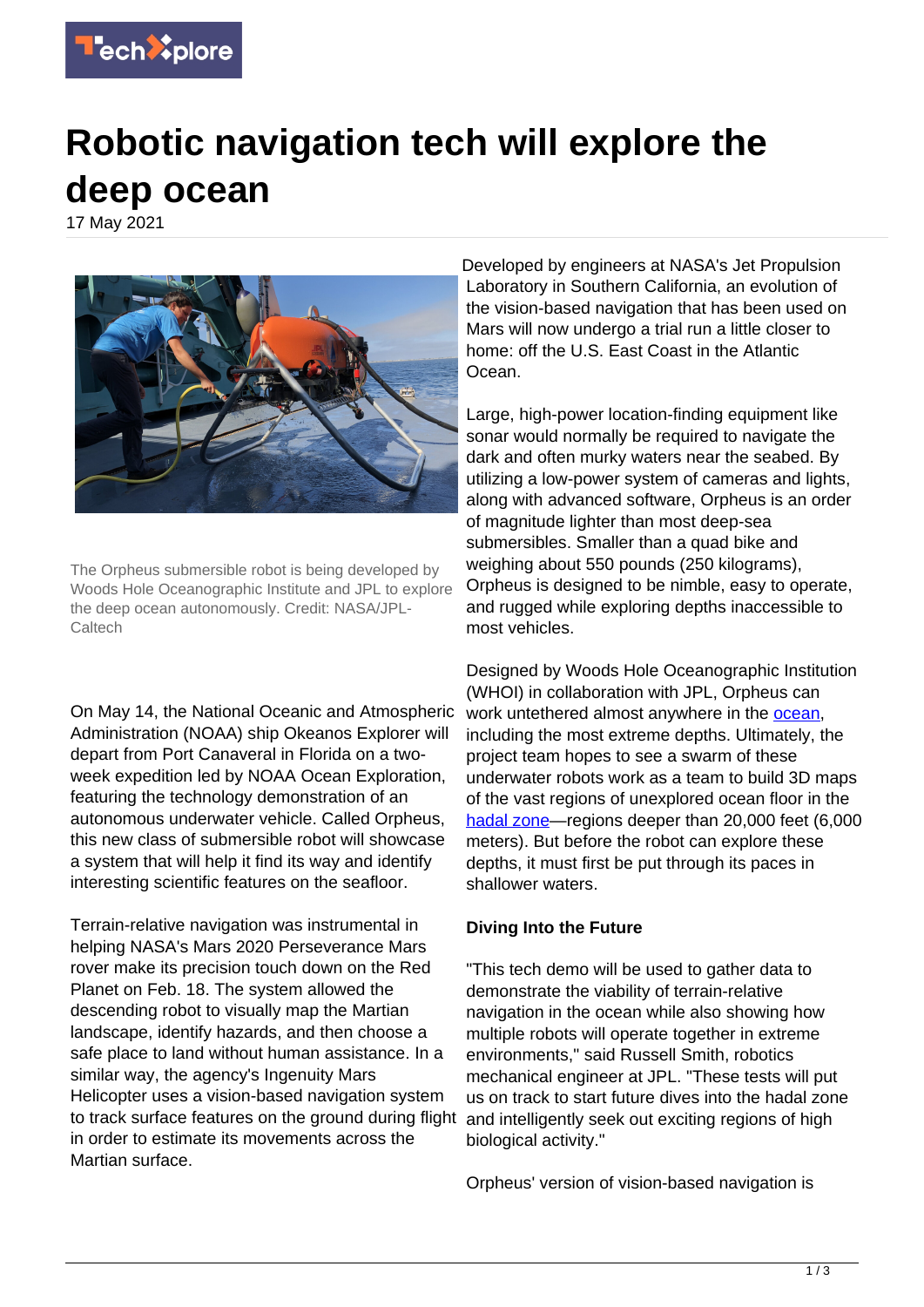

called visual-inertial odometry, or xVIO, and it works kilometers [50 miles] deep," said Tim Shank, the by using a system of advanced cameras and pattern-matching software along with instruments that can precisely measure its orientation and motion. As Orpheus travels over the seafloor, xVIO identifies features—such as rocks, shells, and coral—below the vehicle. Like remembering landmarks during a road trip, xVIO will construct 3D maps using these features as waypoints to help it navigate. But this system is more than simply a means to prevent the submersible robot from getting lost.

The high-resolution maps xVIO creates are stored to memory so that when Orpheus returns to the area, it will recognize the unique distribution of the features and use them as a starting point to expand its exploration. And when working with robot buddies, maps can be shared, cross-referenced, and developed to quickly identify areas of scientific interest.

"In the future, some of the most extreme ocean environments will be within our reach. From deep ocean trenches to **[hydrothermal vents](https://techxplore.com/tags/hydrothermal+vents/)**, there are many new destinations we will explore," said Andy Klesh, a systems engineer also at JPL. "By staying small, we've created a new, simplified tool for ocean scientists—one that directly benefits NASA as an analog system for autonomous space exploration."

But Klesh noted another virtue of the collaboration between NASA and organizations like WHOI and NOAA, with their extensive oceanographic expertise: The technologies being developed to explore Earth's oceans with smart, small, and rugged autonomous underwater vehicles could ultimately be harnessed to explore the oceans on other worlds.

Earth analogs are often used as environmental stand-ins for other locations in the solar system. For example, Jupiter's moon Europa possesses a subsurface ocean that could host conditions favorable to life.

"At hadal depths on Earth, the pressures are roughly equivalent to the bottom of Europa's subsurface ocean, thought to be maybe 80

biologist leading WHOI's HADEX (Hadal Exploration) program. "It is a profound thing to think that this expedition could be the stepping stone to new discoveries about our own planet, including answering that most fundamental question: Is life unique to Earth, or are there other places beyond this pale blue dot where life could have arisen? But before we can explore Europa or any other ocean world, we have to better understand our own home first."

 **More information:** For more information, see [oceanexplorer.noaa.gov/okeanos …](https://oceanexplorer.noaa.gov/okeanos/explorations/ex2102/welcome.html) [/ex2102/welcome.html](https://oceanexplorer.noaa.gov/okeanos/explorations/ex2102/welcome.html)

Provided by Jet Propulsion Laboratory